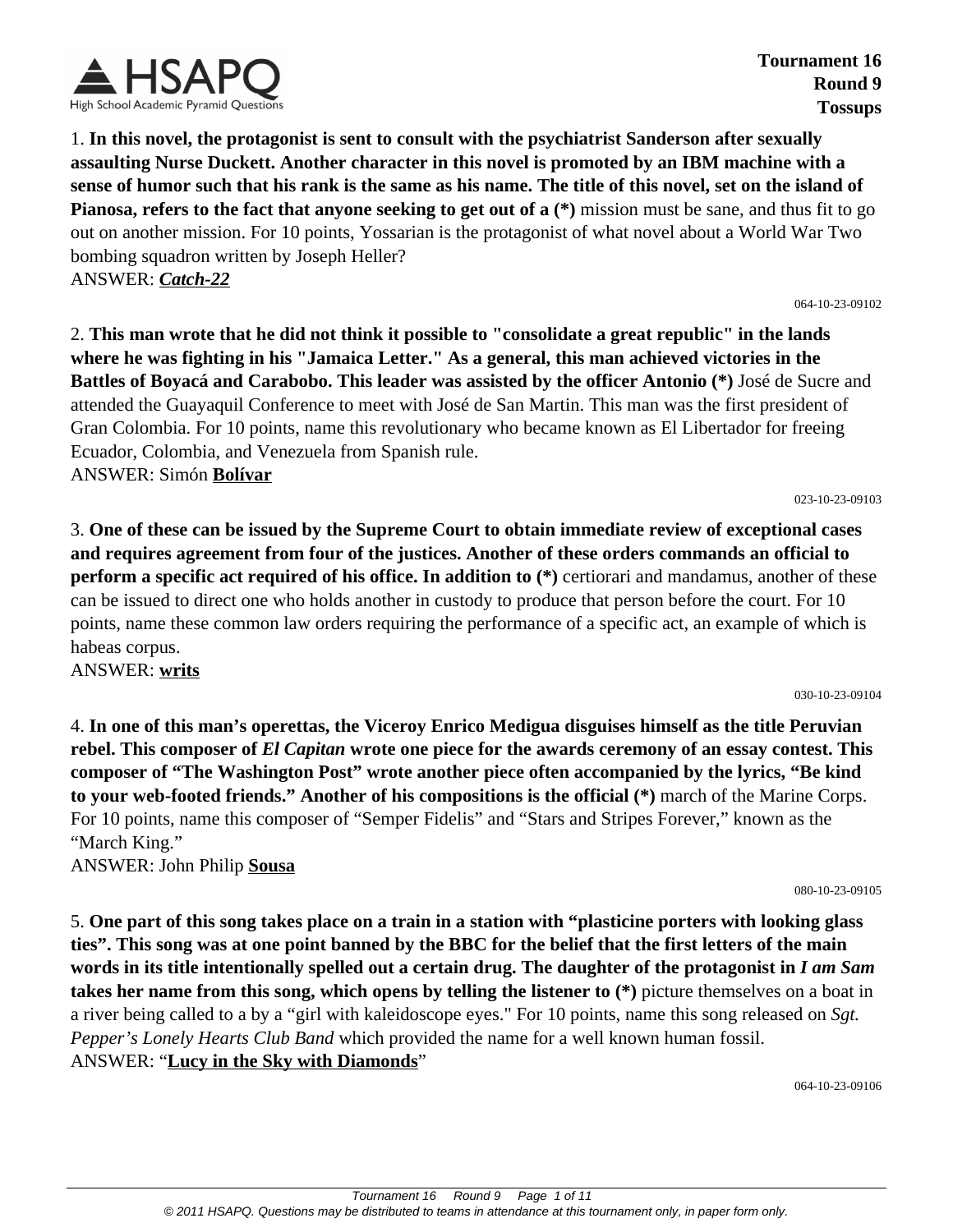6. **This theory describes how liquid oxygen has both a double bond and is paramagnetic. It can be used to explain why dihelium (dye-"HELIUM") does not exist but the dihelium plus one ion can theoretically exist. It uses an approximation called LCAO, and when applied to a heteronuclear molecule, places the more electronegative atom at a lower (\*)** energy level. When applied to dioxygen, it contains energy levels denoted sigma and pi, and sigma star and pi star. For 10 points, name this theory which places electrons into bonding and anti-bonding energy levels. ANSWER: **molecular orbital** theory [or **MO** theory]

064-10-23-09107

7. **When this man stopped at a well at Midian, he so impressed Hobab by his defense of a group of seven shepherdesses that he received Hobab's daughter Zipporah in marriage. This man's grandfather was Levi, and his parents were Amram and Jochebed. As a baby, he was placed in a basket of reeds and sent to the care of an (\*)** Egyptian woman because it had been decreed that all Hebrew male children were to be drowned in the Nile River, as related in the book of exodus. For 10 points, name this Biblical figure who parted the Red Sea. ANSWER: **Moses**

040-10-23-09108

8. **One company that attempted to create this structure was led by Philip Schuyler and named for the Western Inland. The chief engineer of this structure worked with a group of self-taught workers. That chief engineer of this structure built off of the Mohawk River was Benjamin Wright. This structure was nicknamed (\*)** "Clinton's Big Ditch" after the man who promoted its construction, New York Governor DeWitt Clinton. For 10 points, name this canal completed in 1825 that connects the Hudson River to a namesake Great Lake. ANSWER: **Erie** Canal

023-10-23-09109

9. **Stratonovich introduced a version of this operation for stochastic processes. Another type of this operation is named after Lebesgue (le bay). Fubini's theorem specifies the conditions under which the iterated type of this operation can be performed in a different order. Doing this (\*)** "by parts" is useful for certain products of functions. Another type of this operation is named after Riemann, and it can be approximated using the rectangle method. For 10 points, name this operation which is connected to differentiation by the fundamental theorem of calculus. ANSWER: **integration** [accept word forms]

024-10-23-09110

10. **In one story by this author, the artist Johnsy survives an attack of pneumonia by staring at an object painted on a brick wall. This author of "The Caballero's Way" set many of his stories in New York City, which he affectionately called "Baghdad-on-the-Subway." He also wrote a story in which James Dillingham Young sells his prized watch to buy expensive combs for his wife Della for (\*)** Christmas, only to learn that she cut off her long hair to buy a fob for his watch. For 10 points, name this author of short stories such as "The Ransom of Red Chief" and "The Gift of the Magi." ANSWER: O. **Henry** [or William Sydney **Porter**]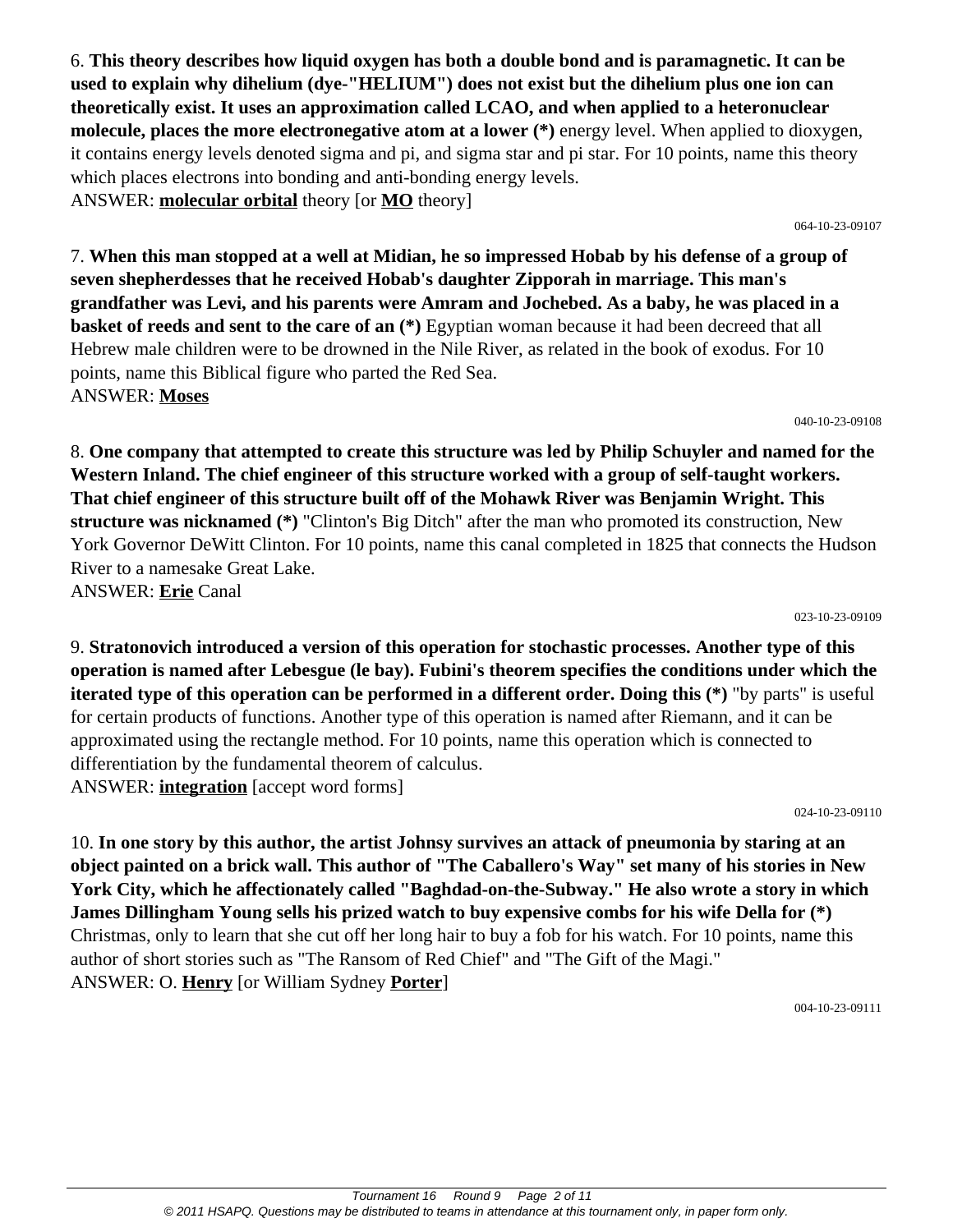11. **One postulated type of this entity is known as the "self-interacting" type. The galaxy rotation problem is indirect evidence for its existence. It is grouped into the categories of hot, warm, and cold, based on the speed at which it travels. Proposed forms of it include massive astronomical compact halo objects and (\*)** weakly interacting massive particles, or MACHOs and WIMPs. For 10 points, name this hypothesized type of matter which accounts for 80% of the matter in the universe. ANSWER: **dark matter** [prompt on **dark energy** until "matter"]

024-10-23-09112

12. **This empire captured Fort St. Elmo but failed to capture Fort St. Angelo despite a four-to-one numerical advantage during its invasion of Malta. This empire signed the Peace of Karlowitz after losing the Battle of Zenta to Eugene of Savoy. Ali Pasha's loss at the Battle of Lepanto stymied this empire's attempts to keep moving westward. This empire was officially dissolved by the Treaty of Lausanne, signed after it came out on the (\*)** losing side of World War I. For 10 points, name this "Sick Man of Europe" that was centered in what is now Turkey. ANSWER: **Ottoman** Empire

003-10-23-09113

13. **A recurring 40-bar theme in this piece was taken from the composer's earlier cantata** *Herminie***. That theme is paired with the Dies irae in the final movement, and is known as the "idee fixe". This work's third movement was titled "Scene in the Countryside", and its last two movements depict an opium-induced dream of a (\*)** March to the Scaffold and a witches' sabbath. This symphony was inspired by its composer's obsession with the actress Harriet Smithson. For 10 points, name this symphony by Hector Berlioz.

ANSWER: *Symphonie Fantastique***: Épisode de la vie d'un Artiste...en cinq parties** [or *Fantastic Symphony: An Episode in the Life of an Artist, in Five Parts*]

083-10-23-09114

14. **During one of these conflicts, Manius Manilius was relieved by another general after his unsuccessful attempt at a siege. The Fabian strategy was developed in response to one side's losses at Trebia and Lake Trasimene in one of these conflicts. In the second of these conflicts, one side was defeated at (\*)** Zama by Scipio Africanus. That side in that part of these conflicts was led by Hannibal, who crossed the Alps on elephants. For 10 points, name these three wars fought between Rome and Carthage.

ANSWER: **Punic** Wars

024-10-23-09115

15. **This author wrote a novel in which the trader Stein sets up the main character in a settlement where Gentleman Brown kills Dain Waris. In that work by this writer, the title character loses his honor when he abandons the** *Patna***. In another story by this man, the narrator visits one character's "intended" and tells her a lie about a man who wrote in a manuscript "exterminate all the brutes"** and who died saying "The  $(*)$  horror! The horror!" For 10 points, name this Polish-born creator of Marlow, the narrator of *Lord Jim* and *Heart of Darkness*. ANSWER: Joseph **Conrad** [or Józef Teodor **Konrad** Korzeniowski]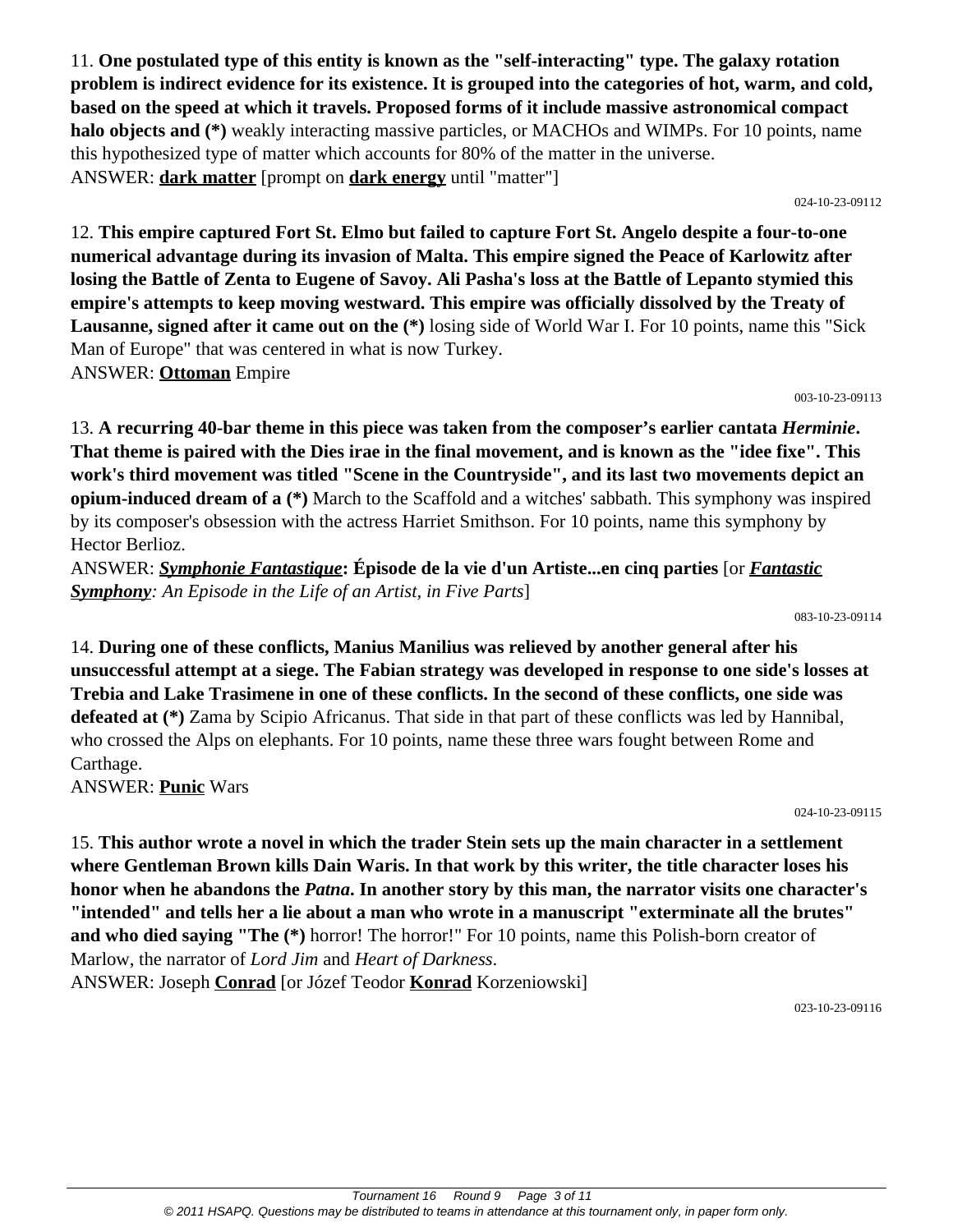16. **This city was the founding place of the Jewish youth association Aleph Zadik Aleph. It is home to both the history Old Market district and the world-famous Henry Doorly Zoo. This city is known as the "Gateway to the West" because it is the starting point of the Union Pacific Railroad, which was supposed to begin in the nearby Iowa city of Council Bluffs. Its Johnny Rosenblatt Stadium is the annual home of the College (\*)** World Series. This is the largest city in a state with capital Lincoln. For 10 points, name this largest city of Nebraska. ANSWER: **Omaha**

17. **These deteriorate in Wallerian Degeneration. These cellular structures are guided by netrins and they grow by growth cones. One notable MAP located here is the tau protein. These are connected to their namesake hillock. These contain microtubules and motor proteins allowing anterograde transport of materials to their termini to take place. They are covered a (\*)** myelin sheath. For 10 points, name these long projections of neurons that transmit electrical and chemical signals at synapses to dendrites.

ANSWER: **axon** [prompt on **neuron** before mentioned]

001-10-23-09118

026-10-23-09117

18. **In one novel by this man, the soldier Georges Duroy becomes a leading journalist and political figure with the help of Madeleine Forestier. In a story by this author, a man is accused of stealing a wallet after bending down to pick up the title piece of string. This author of** *Bel Ami* **set many of his stories during the (\*)** Franco-Prussian War. He wrote a story about the devastating realization that the title item is a fake after Madame Loisel loses it at a party. For 10 points, name this French short story writer who authored "The Necklace."

ANSWER: Guy de **Maupassant**

015-10-23-09119

19. **A stained-glass window by one of this artist's colleagues inspired him to use the diamond-shaped "lozenge" in his works. This painter refused to use the color green, and a notable work of his was inspired by the Manhattan street grid. The term Neo-Plasticism is usually associated with an art movement this artist belonged to along with (\*)** Theo van Doesburg, De Stijl ("STEEL"). For 10 points, name this Dutch abstract painter of *Broadway Boogie Woogie* known for geometric works which feature black lines and primary colors on a white surface. ANSWER: Piet **Mondrian**

082-10-23-09120

20. **This group set up communities at Niskeyuna and New Lebanon, the latter of which came to prominence under the leadership of Joseph Meacham and Lucy Wright. Those leaders promoted the idea of separate living quarters for men and women, increasing this group's focus on celibacy. Following the teachings of**  $(*)$  **"Mother" Ann Lee, this group currently consists of only a few living** members living at Sabbath Day Lake, Maine. For 10 points, name this Protestant denomination, an offshoot of the Quakers whose members often actively move during prayer.

ANSWER: **Shakers** [or The **United Society of Believers in Christ's Second Appearing**]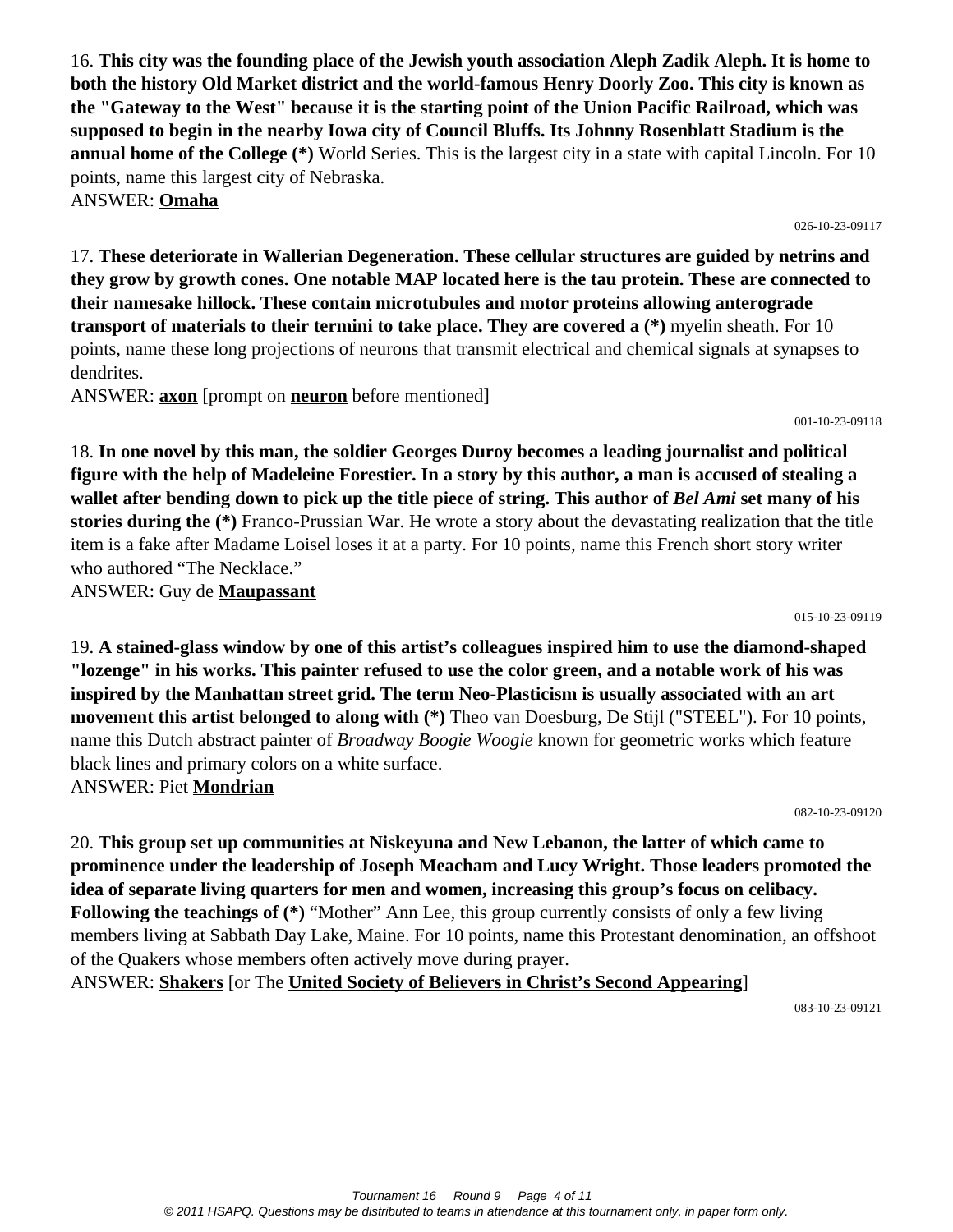21. **This man issued a pledge under a tree to confirm the loyalty of his subjects in the face of a possible deception following the Treaty of Hudabiyyah. He conquered an oasis at the Battle of Khaybar, while earlier he had attempted to foil his opponent's superior numbers and cavalry by digging the namesake structure at the Battle of the Trench. He had earlier emerged victorious at the battles of Uhud and Badr, which he won for the forces of the city of (\*)** Medina; he had journeyed to Medina from Mecca in the Hijra. For 10 points, name this man, a prophet and general who founded Islam. ANSWER: **Muhammad** ibn Abdullah

040-10-23-09122

22. **Introducing a flat space approximation for their outer regions into their metric yields Rindler geometry. One proposed solutions to their information loss problem is the holographic principle. One theorem states that these objects are describable by just three parameters. One type is named for Kerr and their size can be thought of as the (\*)** Schwarzschild radius. Surrounded by an event horizon, they contain a singularity. They can be formed by the collapse of massive stars. For 10 points, name this objects from which light cannot escape.

ANSWER: **black hole**s [or **event horizon** before "three parameters"]

024-10-23-09123

23. **A series of cables attached to a reinforced concrete arch supports the roof to this architect's Ingalls Ice Arena at Yale University. Earlier in his career he often collaborated with his father Eliel, and this designer of the Kresge Auditorium at MIT employed a curved concrete roof for his design of the Dulles International Airport. Hannskarl Bandel aided this man in the design of his best known work, a 630-foot tall inversed (\*)** catenary located in St. Louis, Missouri. For 10 points, name this Finnish-American architect who designed the Gateway Arch. ANSWER: Eero **Saarinen**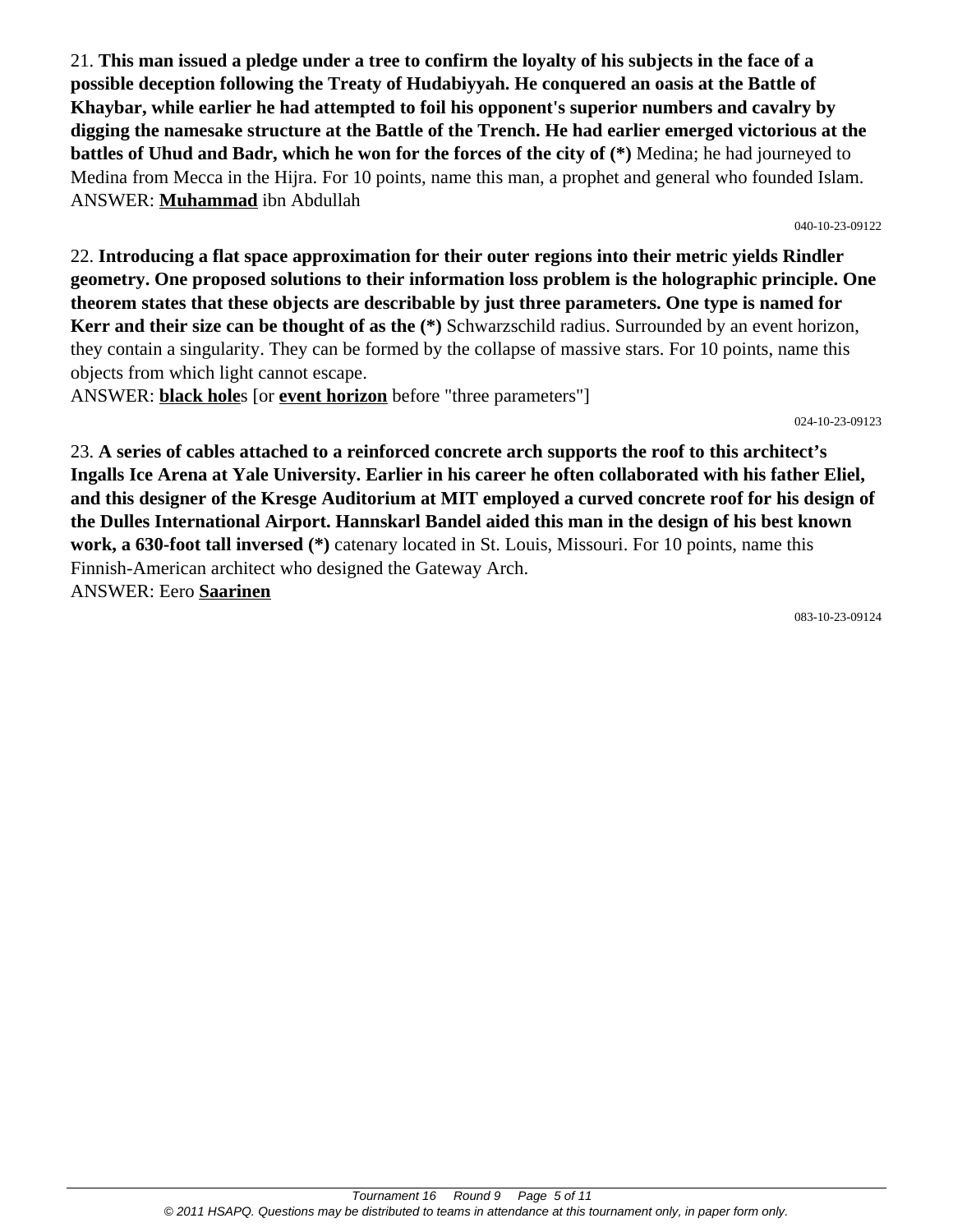

1. Rivers on this peninsula include the Tagus, the Guadalquivir, and the Ebro. For 10 points each: [10] Name this peninsula separated from the mainland by the Pyrenees Mountains.

#### ANSWER: **Iberian** Peninsula

[10] This metropolis on the Guadalquivir River is the capital of the region of Andalusia. A chain could once be dragged across the river at the Torre de Oro to prevent boating traffic during medieval times. ANSWER: **Seville**

[10] The Guadalquivir drains into this gulf, named for a city on its eastern shore, that also receives the Guadiana River.

ANSWER: Gulf of **Cadiz**

040-10-23-09201

2. Maurice Ravel made a notable orchestration of this piece. For 10 points each:

[10] Name this piece inspired by the works of Viktor Hartmann. A "Promenade" theme serves as a transition between movements such as "The Old Castle" and "The Great Gate of Kiev."

#### ANSWER: *Pictures at an Exhibition*

[10] *Pictures at an Exhibition* is the most notable work by this Russian composer. He also composed the opera, *Boris Godunov*.

#### ANSWER: Modest **Mussorgsky**

[10] This orchestral work by Mussorgsky depicts a Witches' Sabbath at the title location. It was based on an excerpt from his opera, *Sorochintsy Fair*.

ANSWER: *St. John's Night on the Bare Mountain* [or *Night on Bald Mountain*]

080-10-23-09202

3. A split between the ANC and PAC occurred prior to this event. For 10 points each:

[10] Name this 1960 massacre in South Africa.

#### ANSWER: **Sharpeville** Massacre

[10] The Sharpeville Massacre was among the events during this period of enforced racial segregation in South Africa.

#### ANSWER: **apartheid**

[10] This man was the last apartheid era president of South Africa, and he won the Nobel Peace Prize along with Nelson Mandela in 1993.

ANSWER: Frederik Willem **de Klerk**

064-10-23-09203

4. Answer these questions about President Obama's education policies, for 10 points each.

[10] As part of the stimulus program, Obama created this initiative which gave states educational grants based on how well their schools performed.

#### ANSWER: **Race to the Top**

[10] Obama's Education Secretary is this man, the former superintendent of Chicago's public schools. ANSWER: Arne **Duncan**

[10] Among the states which one the highest award of 700 million dollars was this state where Marco Rubio recently defeated Charlie Crist for a Senate seat.

ANSWER: **Florida**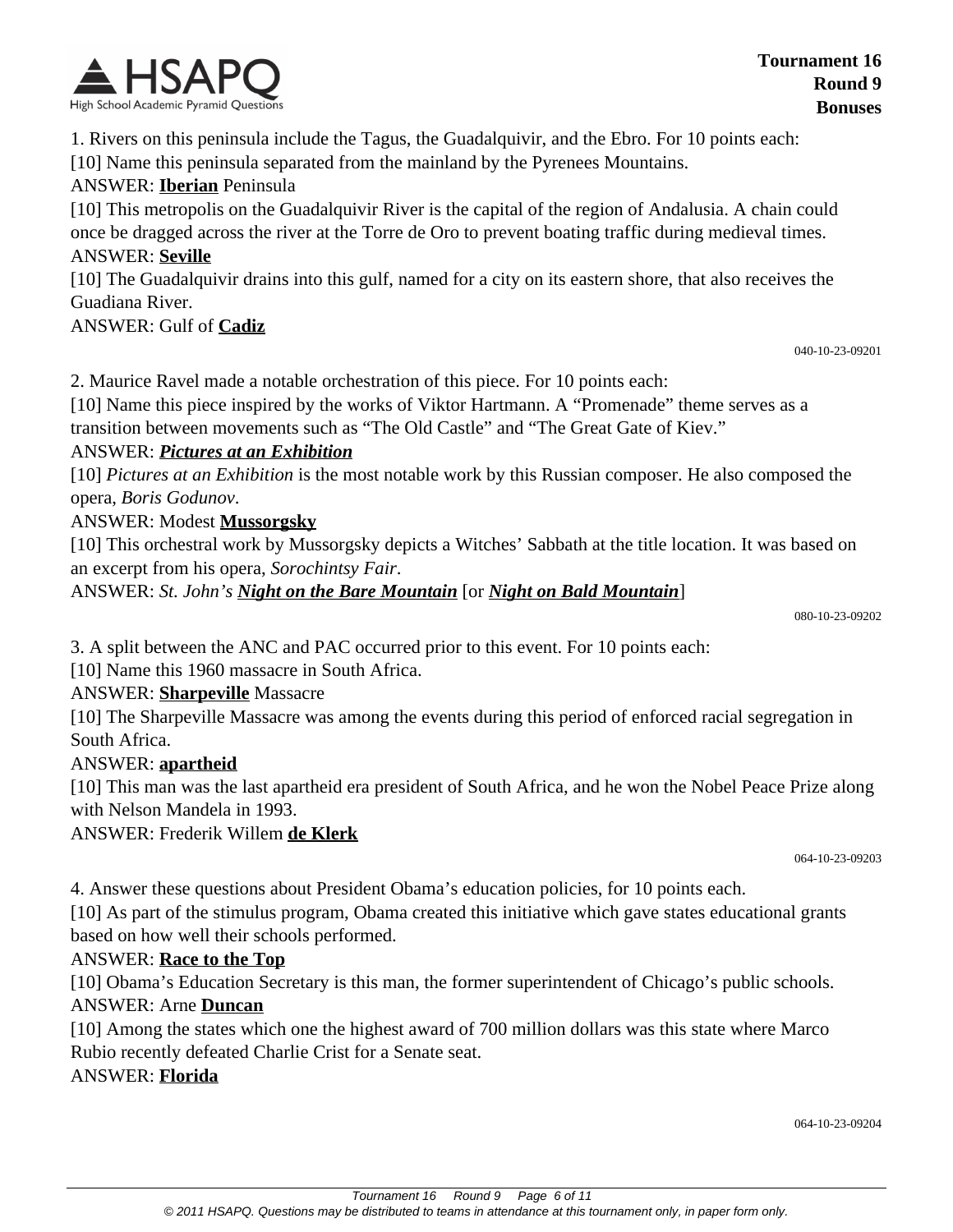5. Uncle Pio and the Marquesa de Montemayor are some of the victims of the title structure's collapse. For 10 points each:

[10] Name this 1927 Thornton Wilder novel, in which Brother Juniper is burned at the stake for writing that the lives lost on the namesake object were part of God's plan.

ANSWER: *The Bridge of San Luis Rey* [do not accept "The Bridge over San Luis Rey"]

[10] Though he wrote many novels, Thornton Wilder is likely best known for this play, in which the Stage Manager presents the story of George Gibbs's marriage to Emily Webb in Grover's Corners.

## ANSWER: *Our Town*

[10] Wilder also wrote this surreal play, in which the seemingly immortal Antrobus family of Excelsior, New Jersey survives the sudden onset of a new ice age.

## ANSWER: *The Skin of Our Teeth*

019-10-23-09205

6. This word can be used to describe the pairs of related acids and bases in the Bronsted-Lowry definition. For 10 points each:

[10] Give the word to describe a base created from an acid losing a proton or an acid created from a base gaining a proton.

## ANSWER: **conjugate**

[10] This type of solution makes use of a weak acid or base and its conjugate to keep the pH from changing a large amount.

## ANSWER: **buffer** solutions

[10] This equation often used with buffer solutions sets the pH equal to the pKa plus the log of the concentrations of the conjugate acid and base.

#### ANSWER: **Henderson-Hasselbalch** equation

023-10-23-09206

7. This man purchased many religious items from Emperor Baldwin II, including a fragment of the True Cross and the Holy Crown. For 10 points each:

[10] Name this only canonized King of France.

## ANSWER: **Louis IX** of France [or **Saint Louis**; prompt on **Louis**]

[10] Louis IX died during the eighth one of these conflicts whose goal was to gain control of the Holy Land. The first one was initiated by Pope Urban II in 1095.

#### ANSWER: **Crusades**

[10] Louis IX's father, Louis VIII, died during this crusade, which aimed to expel the Cathari out of southern France. It was initiated by Innocent III in 1209.

ANSWER: **Albigensian** Crusade

083-10-23-09207

8. Answer some questions about an Eastern religion, for 10 points each.

[10] Born Siddhartha Gautama, this figure went on to reach enlightenment under a Boddhi tree and founded a religion to compete with Hinduism.

## ANSWER: **Buddha**

[10] This branch of Buddhism, dubbed the "Greater Vehicle," states that even laypeople can reach enlightenment.

## ANSWER: **Mahayana** Buddhism

[10] The first of the Four Noble Truths states that life always brings with it this concept, which means "suffering."

## ANSWER: **dukkha**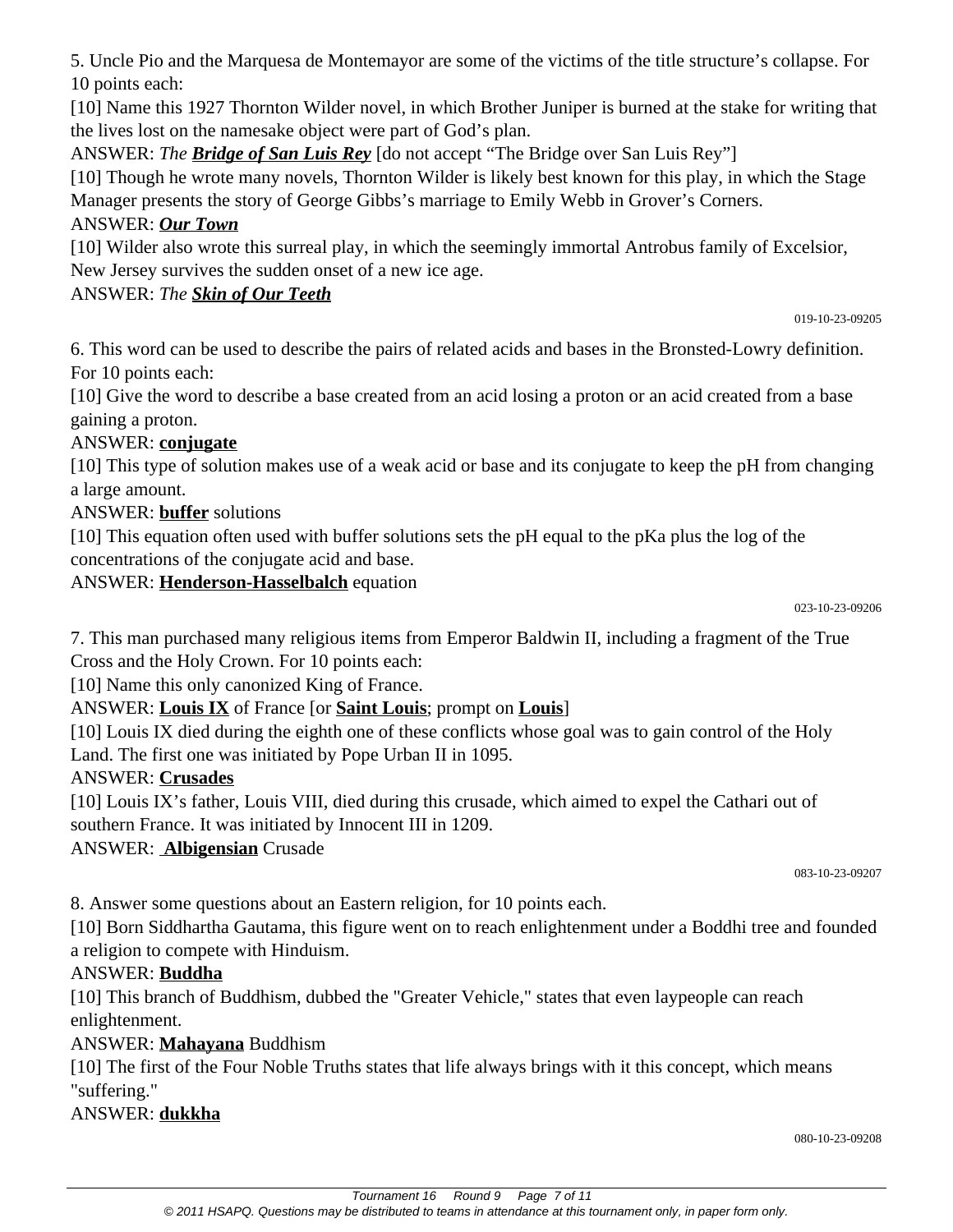9. This architect developed a series of plans for the renewal of Oklahoma City through the sixties and seventies. For 10 points each:

[10] Name this architect of the JFK Library and the Bank of China Tower.

# ANSWER: Ieoh Ming **Pei**

[10] I.M. Pei also designed a controversial glass pyramid for the renovated entrance to this Paris art museum.

## ANSWER: the **Louvre**

[10] Pei used a similar glass pyramid design for this Cleveland building, which opened in 1995 on the shores of Lake Erie.

# ANSWER: **Rock and Roll Hall of Fame**

10. This work opens with a ghost called Machiavel. For 10 points each:

[10] Name this play which sees the Turkish fleet rob Barabas of his wealth.

# ANSWER: *The Jew of Malta*

[10] *The Jew of Malta* was a work by this contemporary of Shakespeare who also wrote *Doctor Faustus* and *Tamburlaine*.

# ANSWER: Christopher **Marlowe**

[10] Roger Mortimer is executed at the end of this Marlowe play which opens with the return of Piers Gaveston, a favorite of the title English king.

# ANSWER: *Edward II*

064-10-23-09210

11. A double one of these objects can be used to show chaotic motion. For 10 points each:

[10] Name this object that can be made up of a bob on a string and that swings from a fixed point.

# ANSWER: **pendulum**s

[10] This property for a simple pendulum is equal to the square root of the length of the string over the acceleration due to gravity all multiplied by two pi.

# ANSWER: **period**

[10] This property of a pendulum is the angle of its displacement from the vertical, and, when it is large, causes calculations of the pendulum's period to become more complex.

# ANSWER: **amplitude**

023-10-23-09211

12. Ereshkigal forced this deity to ditch one article of clothing at each of the seven gates of hell following the death of her consort. For 10 points each:

[10] Name this Babylonian goddess, a counterpart of Inanna associated with love and sex, among other things.

## ANSWER: **Ishtar**

[10] This man was the consort of Ishtar, and of Inanna.

## ANSWER: **Tammuz**

[10] One common symbol of Ishtar was a star with this many points. A group of this many immortals is present in Chinese mythology.

## ANSWER: **eight**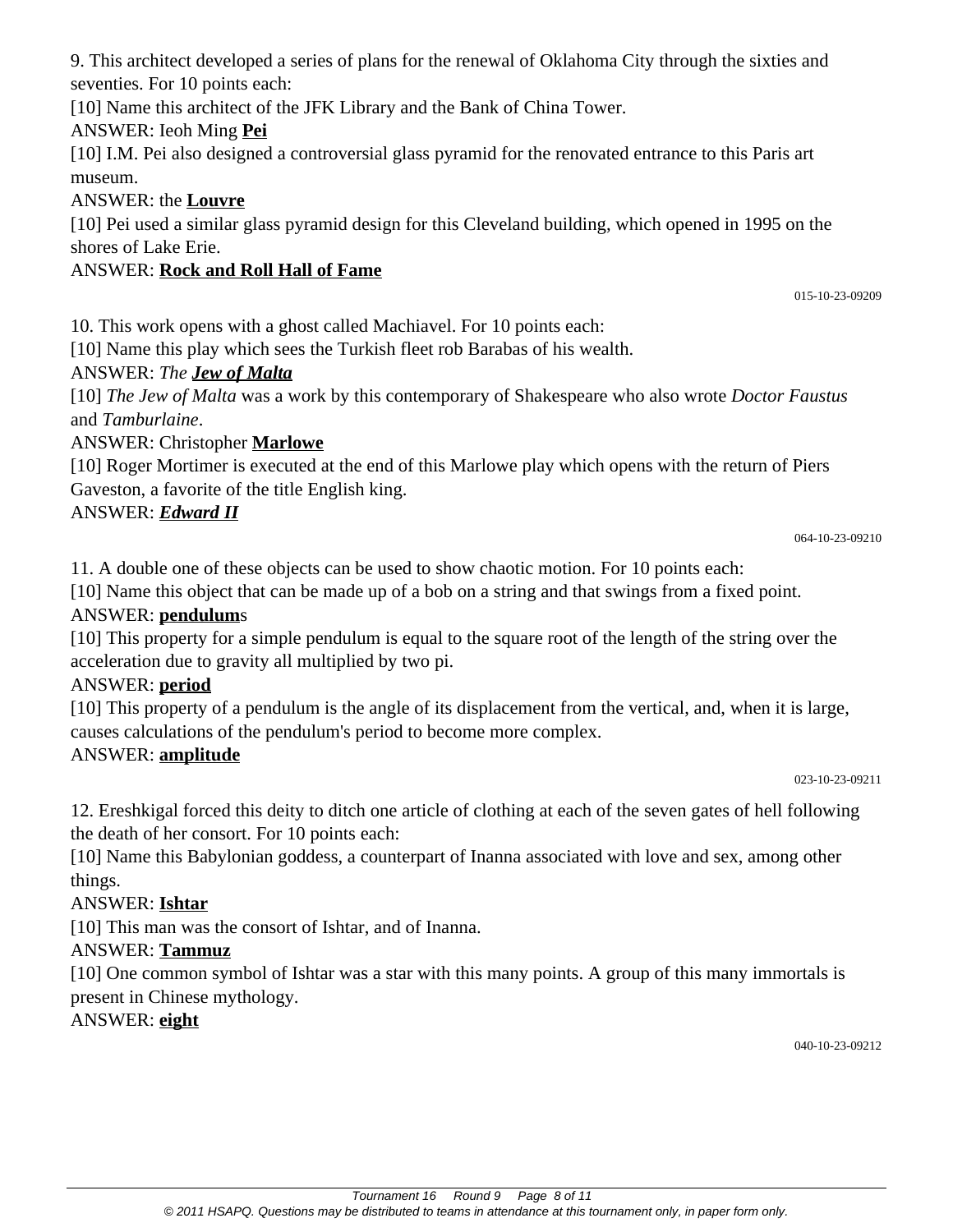13. This biological material comes in brown and white forms, while the trans forms have negative health consequences. For 10 points each:

[10] Name this insulating, energy storing material found in adipose tissue.

ANSWER: **fat**s

[10] Fats are made up of molecules where three fatty acids are esterified to this compound.

## ANSWER: **glycerol**

[10] If the fatty acids in a triglyceride contain no double bonds, the fat is said to be this.

## ANSWER: **saturated**

001-10-23-09213

14. This man oversaw the outlawing of the Social Democratic Party, and he doctored the Ems Dispatch to provoke war with France. For 10 points each:

[10] Name this Iron Chancellor who oversaw the unification of Germany.

ANSWER: Otto Eduard Leopold von **Bismarck**

[10] Bismarck supported this anti-Catholic campaign in the 1870s that was headed up by Adalbert Falk.

This movement limited the movement of the clergy and dissolved religious orders.

# ANSWER: **Kulturkampf**

[10] The political cartoon "Dropping the Pilot" depicted this man forcing Bismarck's resignation as chancellor. This became emperor of Prussia in 1888 and reigned until the end of World War I.

## ANSWER: **Wilhelm II** [or **William II**; or **Friedrich Wilhelm Viktor Albert**; prompt on **Wilhelm**; prompt on **William**]

030-10-23-09214

15. The central family of this work narrowly avoids disgrace when Lydia elopes with Mr. Wickham. For 10 points each:

[10] Name this novel, in which Elizabeth Bennet decides to marry Mr. Darcy.

## ANSWER: *Pride and Prejudice*

[10] *Pride and Prejudice* was written by this 18th-century British author. She also wrote *Sense and Sensibility*.

# ANSWER: Jane **Austen**

[10] In this Austen novel, Walter Elliot leases his house out to Admiral Croft, which eventually leads to Anne Elliot reconciling with Captain Frederick Wentworth.

## ANSWER: *Persuasion*

080-10-23-09215

16. This is the home of the "House of the Rising Sun" in a folk song whose most notable cover is by The Animals. For 10 points each:

[10] Name this city. The song "Iko Iko" depicts a confrontation between two groups of revelers in this city on Mardi Gras.

# ANSWER: **New Orleans**

[10] This New Orleans musician's biggest international hit was his cover of "Blueberry Hill." An apocryphal story claims that Pat Boone wanted to change the title of his first major hit to "Isn't That a Shame."

ANSWER: Fats **Domino** [or Antoine Dominique **Domino** Jr.]

[10] This New Orleans-based record label, founded by Birdman and his brother Slim, first found national success with a group called the Hot Boys, which included B.G., Lil Wayne, and Juvenile. ANSWER: **Cash Money** Records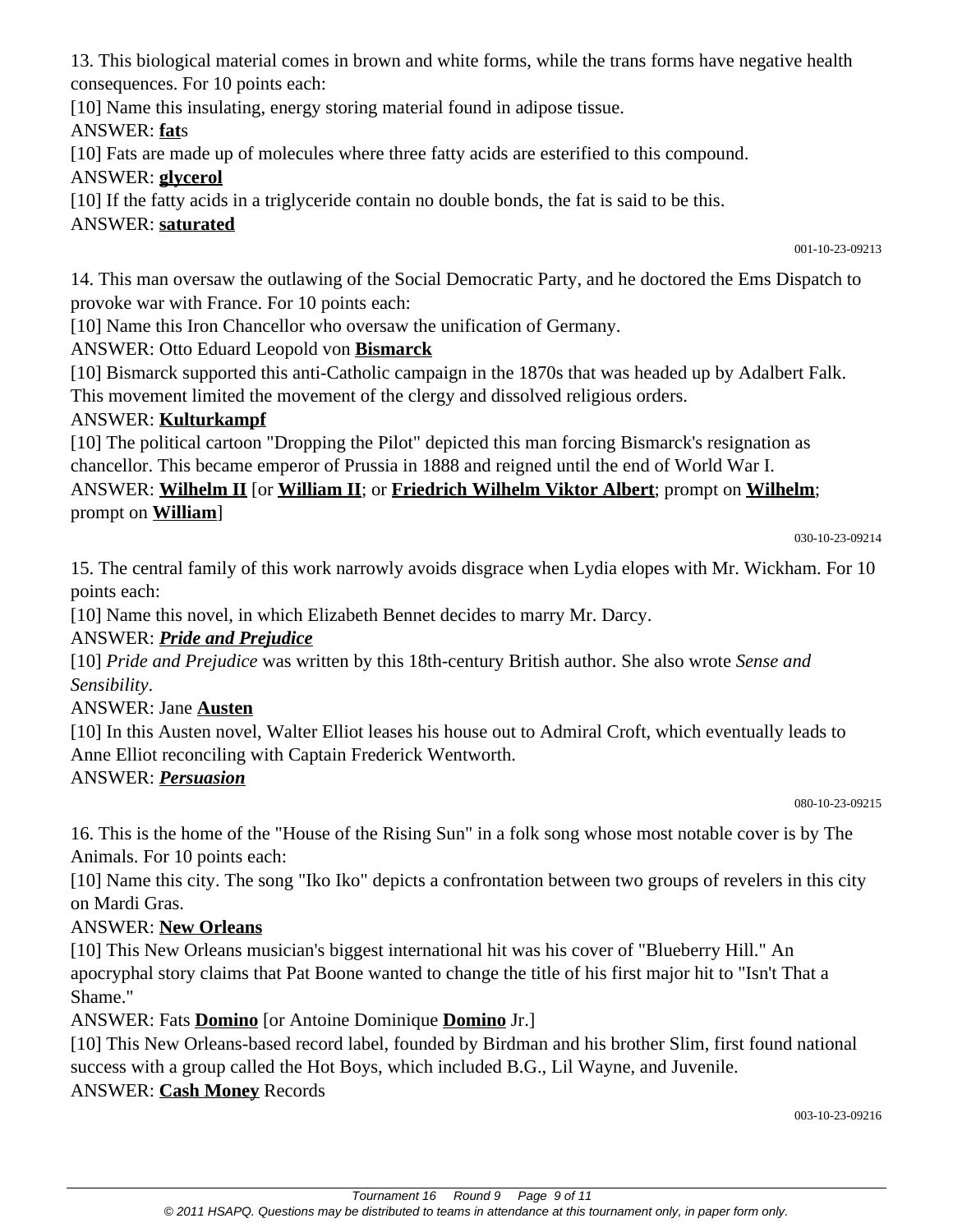17. The idea of comparing minerals by scratching them against other minerals was first suggested by Theophrastus in 300 BC, but this tool was not created until 1812. For 10 points each:

[10] Name this mineralogical tool that gives diamond a value of ten in terms of relative values of its namesake quality.

ANSWER: **Mohs** Scale of Mineral Hardness [accept **Mohs hardness** scale; prompt on **hardness** scale] [10] Number six on the Mohs hardness scale is the orthoclase variety of this mineral which also has a sodium-containing plagioclase variety.

## ANSWER: **feldspar**

[10] Number three on the Mohs hardness scale is calcite, which can display this effect which results from it having two indices of refraction. It causes images viewed through the material to appear doubled. ANSWER: **birefringence**

091-10-23-09217

18. At the end of this play, only the servant Firs is left onstage. For 10 points each:

[10] Name this Russian play in which Madame Ranevsky decides to sell her estate.

## ANSWER: *The Cherry Orchard* [or *Vishniovy Sad*]

[10] *The Cherry Orchard* was written by this Russian playwright of *Uncle Vanya* with a namesake "gun." ANSWER: Anton Pavlovich **Chekhov**

[10] This Chekhov play follows Olga, Maria, and Irina Prozorov, who dream of returning to Moscow. ANSWER: *Three Sisters* [or *Tri Sestry*]

080-10-23-09218

19. August Spies was found guilty following this event. For 10 points each:

[10] Name this 1886 labor riot in Chicago that ended after someone threw a bomb into the crowd.

ANSWER: **Haymarket** Riot [accept equivalents for riot like affair]

[10] The events of the Haymarket Riot became the inspiration for this holiday, sometimes known as International Workers' Day, used to celebrate the implementation of the eight hour work day.

## ANSWER: **May Day** [prompt on **May 1st**]

[10] Some anecdotal evidence claims the bomb was thrown from guards of this security agency. Guards from this agency had earlier been sent in to break up the Molly Maguires in the 1870's. ANSWER: **Pinkerton** National Detective Agency

064-10-23-09219

20. This artist depicted two shadowy women, one of whom holds a cup, in the background of his painting *Sarah Siddons as Tragic Muse*. For 10 points each:

[10] Name this first President of the Royal Academy, a rival of Thomas Gainsborough who was the preeminent British portrait artist of the 1700s.

## ANSWER: Sir Joshua **Reynolds**

[10] Reynolds's rival Gainsborough was renowned for this portrait of Jonathan Buttall resplendent in garb of a certain color.

## ANSWER: *The Blue Boy*

[10] Gainsborough also painted a newlywed couple with this surname below a sprawling tree in the English countryside; the husband holds a rifle while his wife's blue dress billows over a bench.

ANSWER: **Andrews** [or *Mr and Mrs Andrews*]